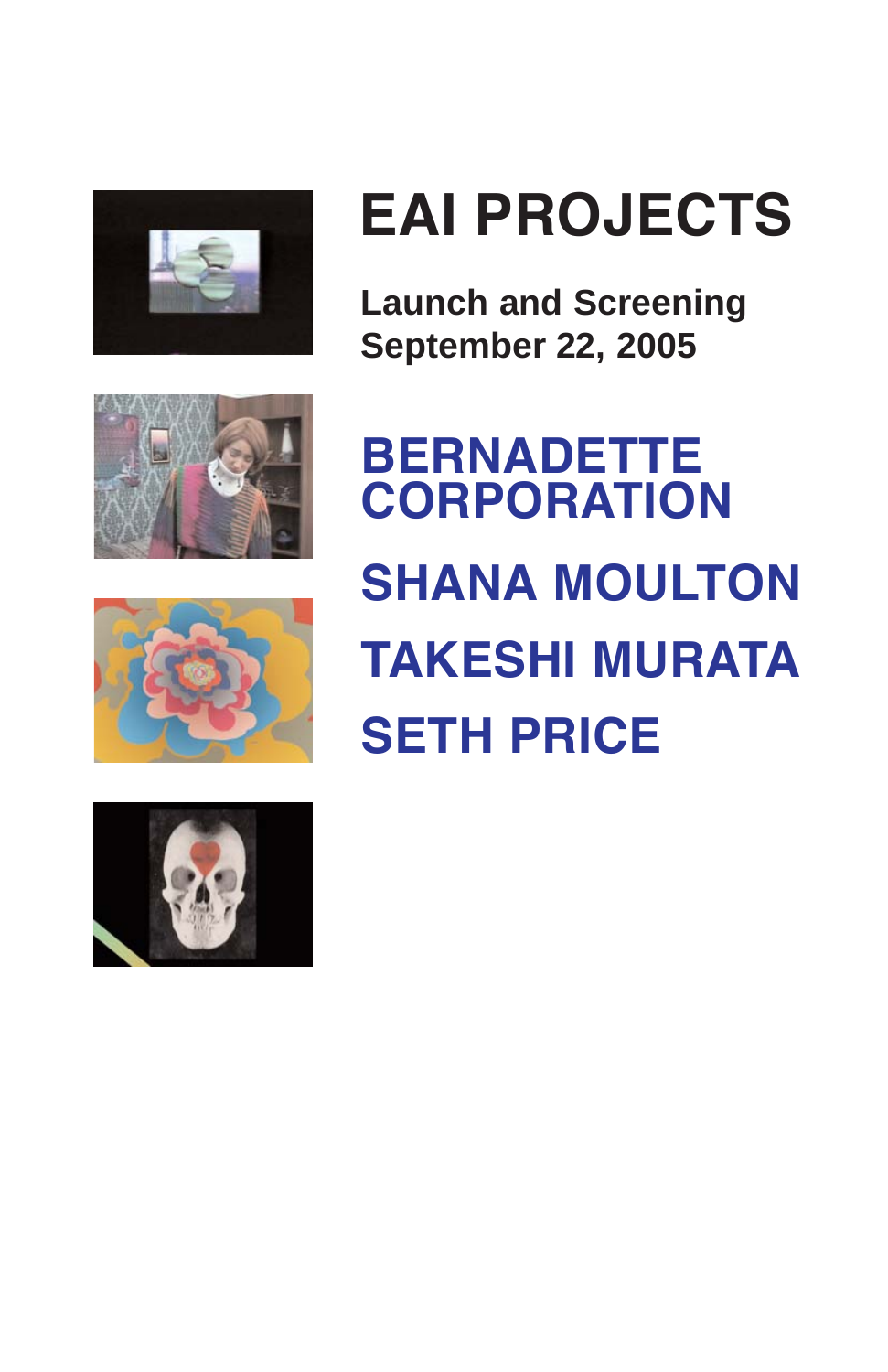# **EAI PROJECTS: LAUNCH & SCREENING**

Dedicated to promoting vital new developments in moving image work, EAI Projects is a new initiative that will present dynamic new film, video, computer, and Web-based artworks made by artists working at the alternative edges of the international art world. These works will be made available for exhibition and collection through EAI's distribution program, helping to introduce these significant emerging artists to new audiences.

A central component of this program will be a new online project space. A series of public programs, featuring screenings, artists' talks and presentations will also be an essential element of this project.

This screening presents new and recent works by each of the initial artists working with EAI Projects as it launches: Bernadette Corporation, Shana Moulton, Takeshi Murata, and Seth Price.

**Bernadette Corporation**: Since 1994, the anonymous, international group of artists known as Bernadette Corporation has explored strategies of cultural resistance, appropriating contemporary entertainment modes for their own experimental purposes. From the BC fashion label and the magazine *Made In USA*, to the collectively-authored novel *Reena Spaulings* and videos starring the likes of Sylvère Lotringer and Chloe Sevigny, Bernadette Corporation's interventionist projects amount to a precisely-calibrated critique of a global culture that constructs identity through consumption and branding.

**Shana Moulton:** Shana Moulton has created a character named Cynthia who wears clothing embedded with medical devices and surrounds herself with inspirational new age knickknacks. In a series of episodic videos, performances, and installations, Moulton depicts Cynthia's search for purpose, fulfillment and salvation through her banal home decorations. Played by Moulton herself, Cynthia copes with life's little struggles by creating her own reality out of the mundane.

**Takeshi Murata**: Los Angeles-based artist Takeshi Murata produces abstract digital works that refigure the experience of animation. Creating Rorschach-like fields of seething color, form and motion, Murata pushes the boundaries of digitally manipulated psychedelia. With a powerfully sensual force that is expressed in videos, loops, installations, and electronic music, Murata's synaesthetic experiments in hypnotic perception appear at once seductively organic and totally digital.

**Seth Price:** In conceptual works that include video, sculpture, sound, and written texts, Seth Price engages in strategies of appropriation, remixing and repackaging to consider issues of cultural production, the distribution of information, and political structures. Investigating the cultures generated and recirculated by mass media technologies and information systems, Price ultimately questions the production and dissemination of art.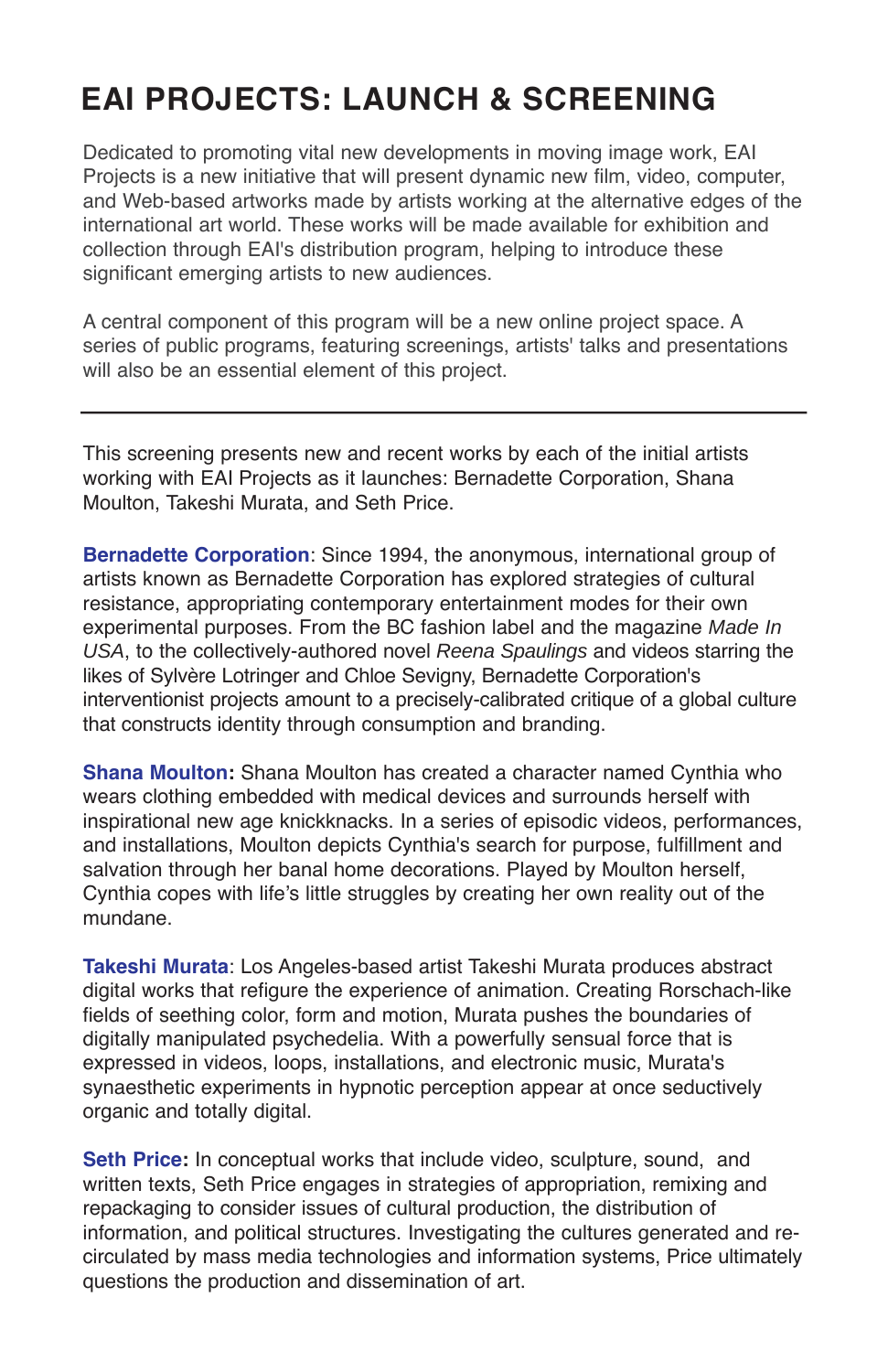#### **Screening Program:**

#### **Bernadette Corporation**

#### *The B.C. Corporate Story***, 1996, 7:03 min**

This video examines the sorts of propaganda that a corporation might distribute internally to communicate an over-arching mandate or vision to its workers in order to boost morale. Bernadette Corporation slyly turns the notion inside out, yielding a document that at once subverts and expresses the form. Write the artists: "An early self-portrait of Bernadette Corporation and an in-house film whose purpose was to inspire and motivate members of the New York-base artist collective cum underground fashion label. Corporate propaganda for a subcultureobsessed youth market."

#### **Shana Moulton**

### **Fe***eling Free with 3D Magic Eye Poster Remix***, 2004, 8:13 min**

Appropriating a dated exercise video hosted by actress Angela Lansbury, *Feeling Free* presents a woman, played by Moulton, who attempts to follow the televised workout in her living room even as elements of her home décor begin to appear onscreen. Deriving its title from an inspirational segment of Lansbury's program, *Feeling Free* subjects the appropriated footage to eccentric visual and audio displacements, culminating in a psychedelic dance sequence set to a remix of the program's insipid theme song. The piece was first shown in the context of Moulton's multimedia performance *Decorations of the Mind*.

#### **Takeshi Murata**

#### *Monster Movie***, 2005, 3:55 min**

Takeshi Murata continues to push the boundaries of digitally manipulated psychedelia. In *Monster Movie* Murata employs an exacting frame-by-frame technique to turn a bit of B-movie footage into a seething, fragmented morass of color and shape that decomposes and reconstitutes itself thirty times per second.

#### **Seth Price**

*Rejected or Unused Clips, Arranged in Order of Importance***, 2003, 10:38 min** This piece presents itself as a collection of unused video and audio clips left over from the artist's other works. Interlacing voice-over and sound with the sorts of graphic imagery that could belong equally to advertisements, corporate reels, amateur home pages, and video games, Price takes on religious and scientific discourse, the history of experimental cinema, the interrelation of culture and technology, and the social naturalization of violence. At the same time, however, this index of material at once discarded and made useful, with its claim to a formal structure based on "importance," provokes the question of how much its themes and messages are actually intended to cohere and communicate.

## **Screening during the reception (looped):**

#### **Takeshi Murata**

#### *Melter 2***, 2003, 3:50 min**

*Melter 2* finds Murata applying his deft touch with image-making software to questions of fluidity. Exploring formal tropes of melting, rippling, and bubbling, Murata's abstract experiment in hypnotic perception is at once organic and totally digital.